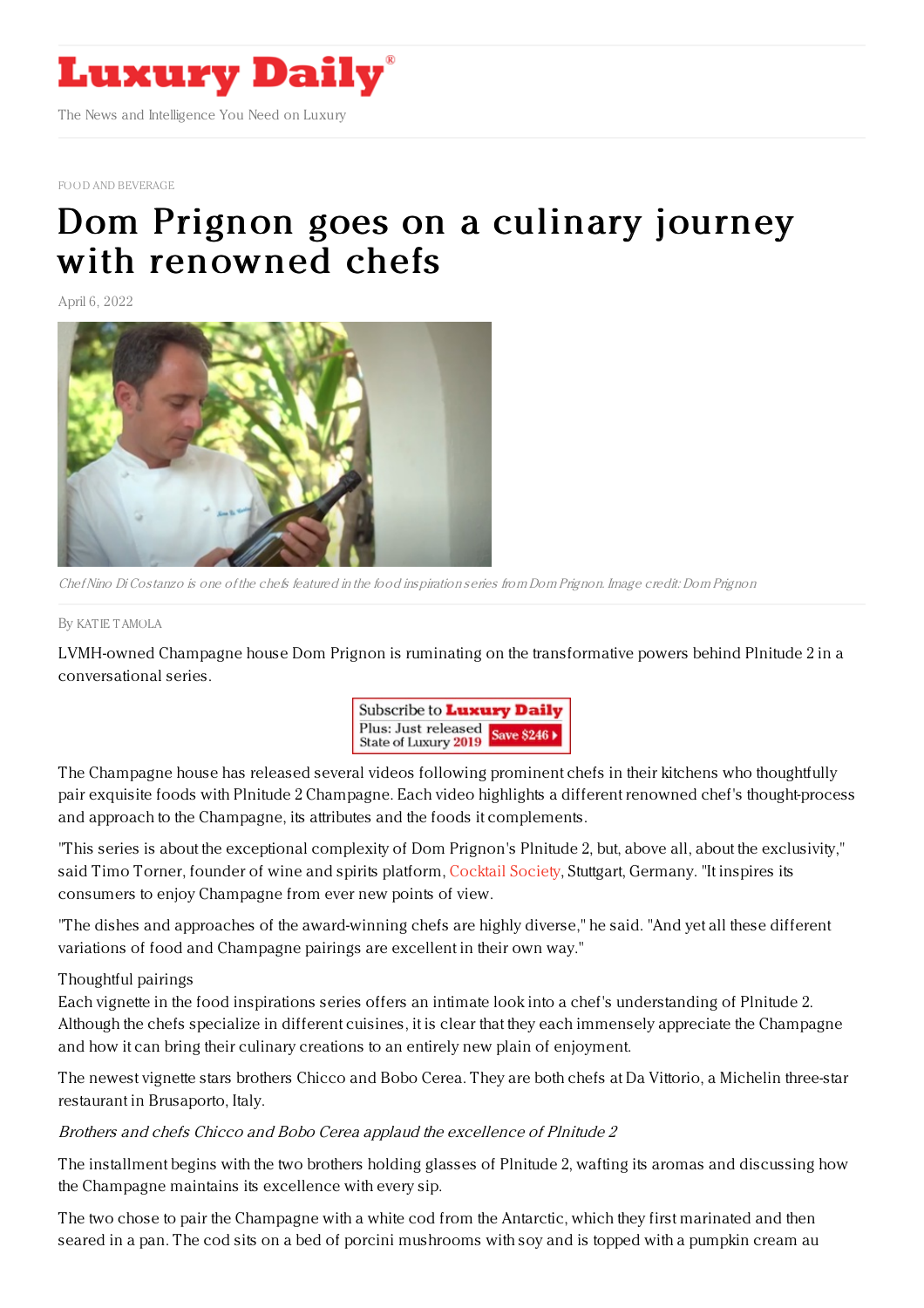gratin.

The chefs explain that the decision was not easy, as they wanted to honor the comparison well, thus landing on a simple yet refined dish.

In another Italian adventure, Dom Prignon featured Nino Di Costanzo, chef at Dani Maison, a Michelin two-star restaurant in Ischia, off the coast of Naples.

The vignette opens with Mr. Di Costanzo sipping Champagne, discussing how the 2003 Plnitude 2 instantly inspired him to create a recipe. With shots of the Champagne bottle and the chef walking in a beautiful, verdant garden, he begins to describe the dish potato gnocchi filled with eggplant parmesan.

## Chef Di Costanzo goes the potato route.

The shot then transitions to him hard at work, separating ingredients, meticulously placing smoked mozzarella atop the potato dumplings and discussing how each ingredient is in complete harmony with the Champagne.

Dom Prignon also headed stateside, visiting chef Thomas Keller, owner of The French Laundry, a Michelin threestar restaurant.

The vignette opens like its counterparts, with an acclaimed chef with his nose in a glass of Champagne, thoughtfully deciphering its notes as he contemplates a culinary direction.

Out of the three sets of chefs, Mr. Keller is the only one to explicitly mention Champagne's identity based on luxury and how that informed his first move in creating a pairing: reaching for the caviar.

Ultimately, Mr. Keller decided Regiis Ova caviar and smoked trout were the best complements to the Champagne.

"[This] was an opportunity for me to express what Plnitude is and have that become the champion of that moment," he said.

## What is Champagne without <sup>a</sup> caviar creation?

Every video in the series is quick and straightforward but reinforces the idea of celebrating Dom Prignon Champagne in all its complexity and greatness.

"Our dish becomes the support for that champion," Mr. Keller says at the end of his vignette.

### Exquisite food and beverage

Luxury brands, whether in the beverage or hospitality worlds, recognize the importance of superb ingredients, thoughtful preparation and clear ethos in their offerings.

Affluents are often looking to dine and recline at acclaimed institutions, and concepts like Michelin ratings remain valuable.

Chef Arnaud Donckele, from the Plnitude restaurant at the LVMH-owned Cheval Blanc Paris, has been awarded three Michelin stars.

The new restaurant in Paris, which opened last year (see [story](https://www.luxurydaily.com/cheval-blanc-paris/)), has won three stars in its first year of operation. Mr. Donckele had previously worked as a three-starred chef at the Cheval Blanc Saint-Tropez restaurant (see [story](https://www.luxurydaily.com/chef-arnaud-donckele-earns-three-additional-michelin-stars-at-lvmh-owned-restaurant/)).

Mr. Donckele was featured in Dom Prignon's series last year, where he discussed his immense admiration for Plnitude 2.

A famous face never hurts either, and Dom Prignon recently collaborated with one of the most celebrated entertainers in the world.

Last year, Dom Prignon and American actress and singer Lady Gaga invited audiences to enter the Queendom, a universe celebrating the power of creative freedom.

The multimedia international campaign featured a limited-edition sculpture, designed by the "Born This Way" singer in collaboration with Nicola Formichetti. The creative partnership aimed to be a source of inspiration, power and force (see [story](https://www.luxurydaily.com/dom-perignon-lady-gaga-campaign/)).

With new iterations of its food inspiration series, the Champagne house continues to prove its products are worth celebrating.

"I think this series reflects Dom Perignon's ethos just perfectly," Mr. Torner said. "Showcasing the attention to detail